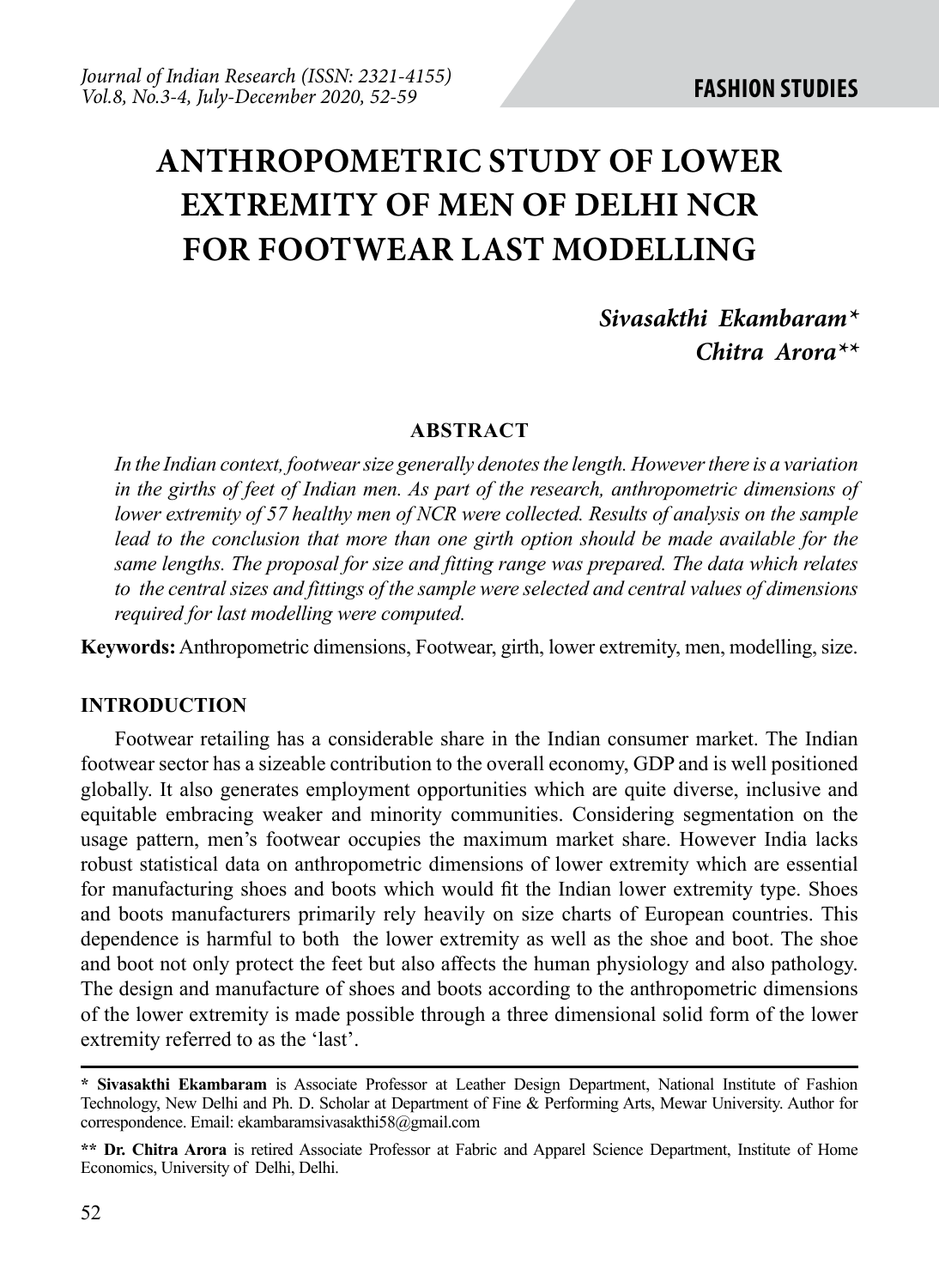Owing to the improved standard of living and other stimulating factors, the present day children and young persons mature early, both physically and mentally. One concept used is that of secular acceleration evidenced by the faster growth of the lower extremity. This also affects the final length of the lower extremity and the proportional growth of all zones of the lower extremity. (Stastna, 1991). In order to propose a strategy for providing well fitting shoes and boots to Indian office going men, anthropometric dimensions of the lower extremity were collected and the results of the survey are discussed in this paper.

#### **METHODS**

The lower extremity referred to in this paper includes the leg and the feet.

#### **Anthropometric dimensions**

*Feet* 

Identified anthropometric dimensions of feet of Indian men, have been collected following Shoe and Allied Trades Research Association (SATRA) foot measurement system for both the right and left feet.

#### *Leg*

Since styles of men's workplace casual footwear includes boots, certain anthropometric dimensions of both the legs were also collected using the procedure outlined in ISO 8559:1989(en) standards.

#### **Population Group**

The geographic area of the survey was restricted to the Delhi - National Capital Region (NCR). Migrants from other states constitute a sizeable portion of Delhi's population. Employment factor and the capital's strong labour market is the major reason for migration of the population, especially men, from other states to Delhi (Dupont, 2000). The migrants are mainly from the northern, eastern, central and other regions. (Department of Urban Development, 2009).

#### **Inclusion Criteria**

All participants whose anthropometric dimensions were taken up for further statistical analysis met the following inclusion criteria: participants were to be without any lower extremity and lumbosacral (lower back) anomaly (Tomassoni, Traini & Amenta, 2014). The survey was also restricted to people whose both feet appeared similar (Gopalkrishna, 2014).

Male volunteer subjects from among offices located in the National Capital Region of Delhi participated in the survey. All subjects were physically active. A total of 74 adult male subjects participated. 57 of them fulfilled the inclusion criteria and the anthropometric dimensions data from the rest 17 subjects were eliminated from the analysis. The age range of the subjects varied between 20 to 59 years.

 These data were entered in an Excel spreadsheet for further analysis using SPSS software. The mean data for the anthropometric dimensions of the right and left lower extremity was calculated and entered in additional spreadsheets in the same excel file. Data fields were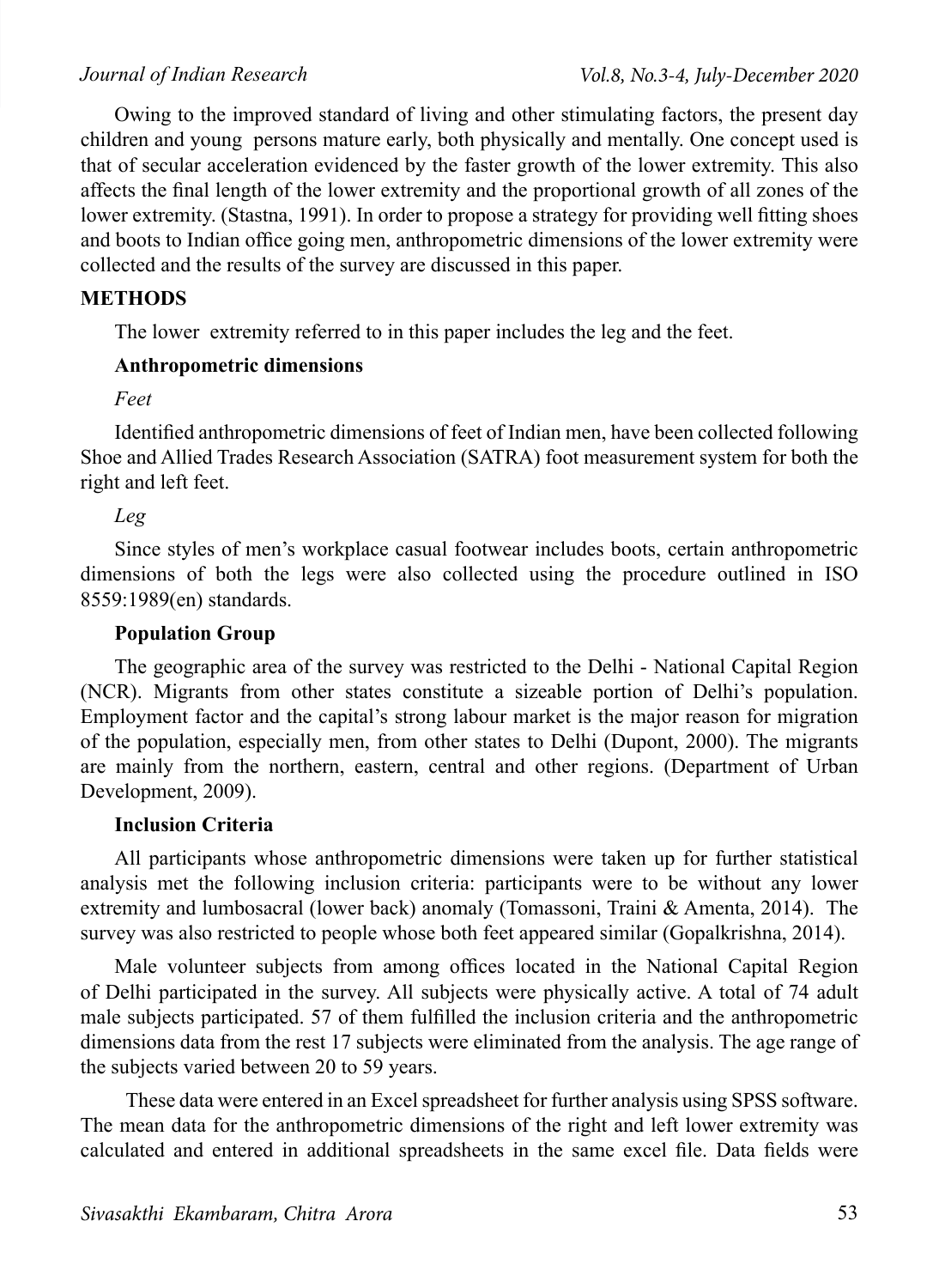regrouped state – wise (domicile/ ethnic origin) and size wise and additional spreadsheets were created in the same master file.

| S.No.          | Data record from state | <b>Subjects</b> | x 94 |
|----------------|------------------------|-----------------|------|
| 1              | <b>Uttar Pradesh</b>   | 16              | 1504 |
| $\overline{2}$ | Uttarakhand            | 10              | 940  |
| 3              | Haryana                | 8               | 752  |
| $\overline{4}$ | <b>Native Delhites</b> | 6               | 564  |
| 5              | Bihar                  | 6               | 564  |
| 6              | Tamil Nadu             | 6               | 564  |
| 7              | Rajasthan              | $\overline{2}$  | 188  |
| 8              | Punjab                 | -1              | 94   |
| 9              | Orissa                 | ш               | 94   |
| 10             | Andhra Pradesh         |                 | 94   |
|                | <b>Total</b>           | 57              | 5358 |

**Table 1: Domicile State – wise break up of subjects**

Data of each state was compared with that of rest of sample, i.e. it was tested whether foot sizes of subjects with ethnic origin of a particular state for e.g. Uttar Pradesh differs significantly from the foot sizes representing rest of the sample. The computation results were summarized for the main parameters such as stature, body mass, stick length, plan length, size measured through combination Brannock device, joint width and four girths measured.

 In the Indian context footwear size generally denotes the length. Only a few retail brands offer a range of width fittings for each size in India. In the absence of fitting options for given length of shoes in retail outlets, there would be a feet Vs shoe mismatch, since there is a variation in the widths of feet of Indian men.

By using the joint girth for determining fitting groups there are two alternatives

**Table 2: Alternatives for levels of coverage**

| <b>Alternative</b> |                   | <b>Explanation</b> % | <b>Fitting coverage</b> |
|--------------------|-------------------|----------------------|-------------------------|
|                    | 1s/6              |                      | 90                      |
|                    | $2$ s/ $\epsilon$ |                      |                         |

Real coverage is the product of the coverage in length and girth. Thus the first proposed option offers  $81\%$  (0.9  $*$  0.9 = 0.81), the other 67.5% (0.9  $*$  0.75 = 0.675) coverage. The number of fitting groups to be retailed varies between 4 and 8. This may be reduced if the same computation is made for sub-domiciles where deviations in girth are smaller. The basic input data consisted of computed central tendencies of sizes by applying a conversion formula to stick length, SD ( $\sigma$ ), half size  $\Delta$  and batch size.

When considering the length of the foot and footwear it is obvious that footwear ought to be longer than the foot for so – called toe allowance. According to last designing principles it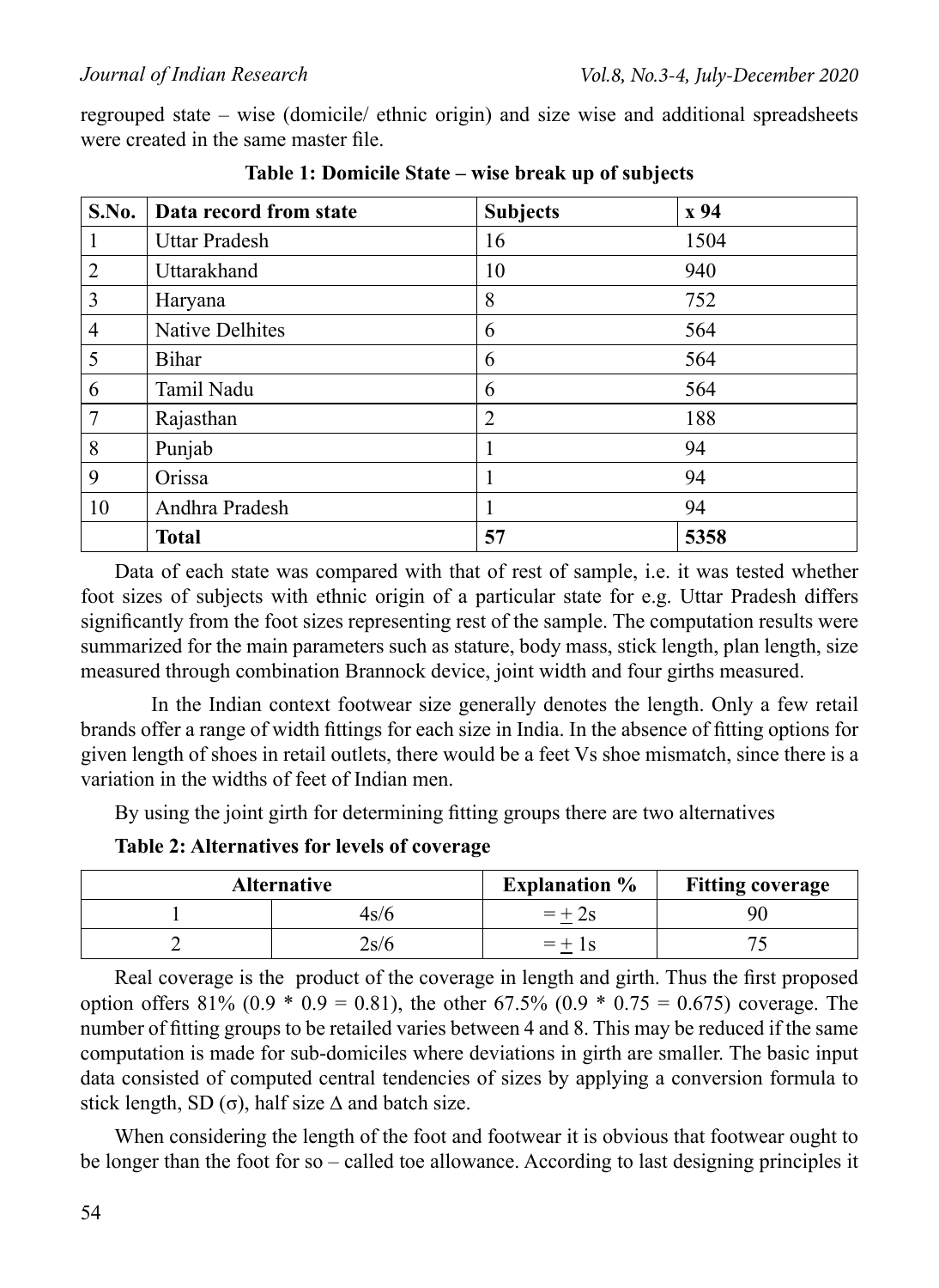could be of two kinds: allowance calculated by taking into account medical recommendations – minimum allowance – and fashion trends – decorative allowance. Functional allowance provides available free room not limiting functional movements of the foot, of changing the foot length caused by both external and internal reasons. Additional allowance is applied to the toe shape of footwear (its width, height) and changes from 0 up to 25 mm, in some cases even longer.

Detailed researches have shown that functional allowance should not be identical for the lasts of different size groups, and also for the lasts of various lengths in identical size groups. In the footwear for adults growth of whose foot in length is completed, functional allowance should be 2.5 to 3% of the foot length (Chentsova, 1974). Such allowance provides in exact measure free room in footwear, necessary room for lengthening the foot during movement (apparent increase of the foot length), and also for the foot lengthening under load, daily changes etc.

The analysis steps were performed primarily for English foot sizing system. This task required recommendation of girth increments for sizes and fittings in order to cater to maximum percentage of the population.

#### **The English size system**

1 English size  $= 1/3$  inch  $= 8.46$  mm, the English size is the number of English units rounded off to the nearest whole number, beginning with 4 inches, i.e.,

English half size =  $\{3 \times$  (Stick length in millimetres + 12.7)]/ 25.4} - 25 rounded off to the next higher half size.

The batch size assumed is 60. Central tendencies, SD ( $\sigma$ ) of dimensions of each size were used to create girth groups. The number of fittings required was computed as shown in equation

 $W_g \frac{\lambda s}{\Delta x}$  $w_g$  – no. of fitting groups s - SD (σ) of girth

 $\Delta$  – joint girth increment

Most commonly used increment in girth is 6 mm.

## **Joint Girth Increments.**

When grading shoe lasts (and subsequent basic shells, upper and other component patterns) two increments are usually in use.

- 1. Girth increment of two subsequent sizes of same fitting group
- 2. Girth increment of two subsequent fittings of same size.

The analysis was done on one sizing system which can be easily extrapolated to other systems. Weighted averages as in following equation were used to compute the girth increments.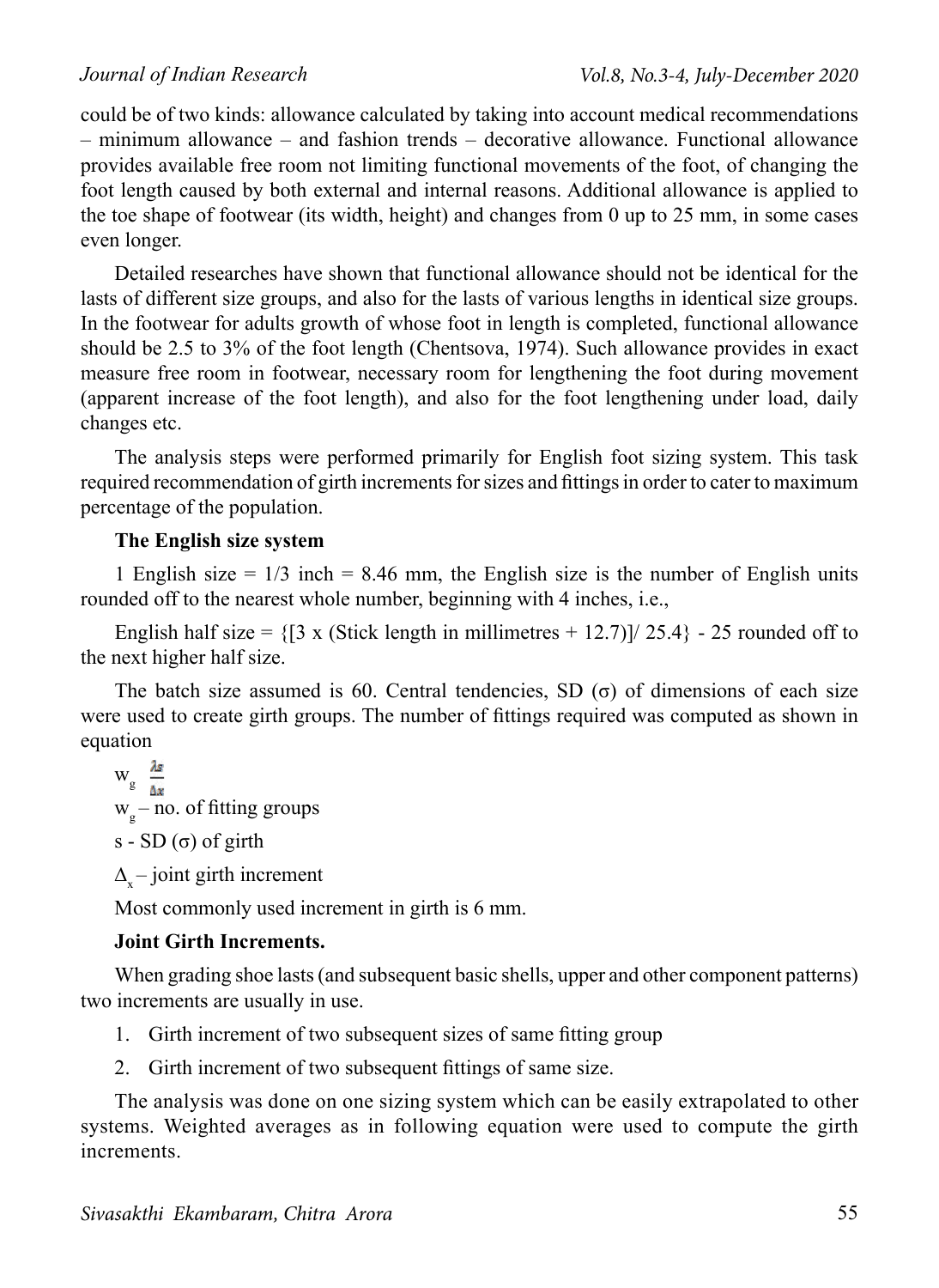$$
\Delta \overline{g}_1 = \frac{\sum_{i=Z_{\min} + \Delta z}^{Z_{\max}} n_i (x_i - x_{i-1})}{N}
$$

 $Z_{\text{min}}$  – smallest size

$$
Z_{\text{max}} - \text{largest size}
$$

∆z – size increment

n no. of measured feet i th size

 $x_i$  - mean joint girth of i th size.

Computations were carried out in a spreadsheet. A faster alternative way to calculate increments in other size systems, is as shown in following equation.

$$
\Delta g_1 = \Delta g_0 \frac{\Delta z_1}{\Delta z_0}
$$

where  $\Delta g_1$  is the required increment in the target size system with  $\Delta z_1$  increment of the length scale,  $\Delta g_0$  and  $\Delta z_0$  are the known values (all expressed in mm).

 Based on the experience accumulated by shoe last designers and shoe fitters (retailers) over the past decades the following simple basic rules for transforming girth and width dimensions of feet into the same of shoe lasts are adopted:

- 1. The last girths are five to ten millimeters < feet girths.
- 2. The last joint width is usually 90% of feet joint width.
- 3. The last heel width is usually 95% of feet heel width.

## **JOINT GIRTH SPREAD AND COVERAGE**

 The ultimate aim of any lower extremity anthropometric survey is to create and recommend appropriate tables consisting basic dimensions to model lasts of size range which will cater to maximum percentage of the population. In order to achieve this

- 1. English half size system was followed for the research reported in this thesis.
- 2. Establish the starting point of fitting groups, which is the central size and fitting and the related girths deduced from lower extremity anthropometric measurement;
- 3. Girth increments for sizes and fittings

The actual joint girth was calculated as shown in the following equation:

$$
g_{z,w}=g_0+\tfrac{z-z_0}{\Delta z}\,\Delta l_z+\tfrac{w-w_0}{\Delta w}\,\Delta l_w
$$

•  $g_{zw}$  - joint girth,  $z$  – size w - fitting,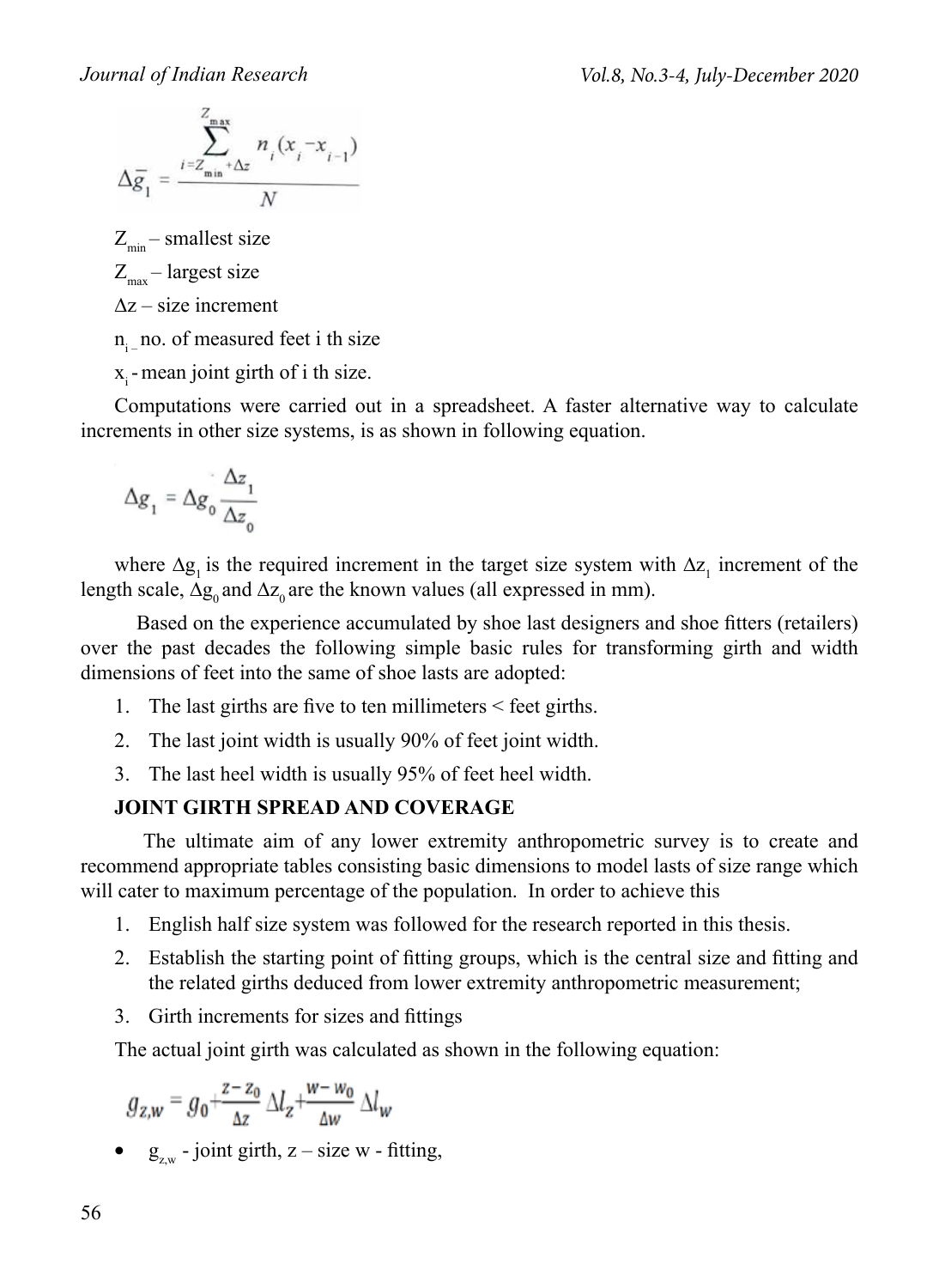- $g_0$  joint girth of central size
- $z_0$  size,  $w_0$  fitting of central size
- $\Delta z$  half size increment  $\Delta w$  fitting increment,  $\Delta z = 0.5$  or  $\Delta w = 1$  for English half sizes),
- $\Delta l_z$  joint girth increment by size,  $\Delta l_w$  joint girth increment by fitting

Another option of arriving at the central fitting is through the following equation:

$$
c_g = g_0 \cdot \frac{z_0}{\Delta z} \, \Delta I_z \cdot \frac{w_0}{\Delta w} \, \Delta I_w
$$

The joint girth was now computed by using the respective simple linear equation which is as follows:

- $g_{wz} = z \Delta l_z + w \Delta w + c$
- where  $c = c<sub>g</sub>$  for computation of joint girth.

 Sample shoe lasts are built on the bottom insole pattern when normal cemented technology is applied in shoe assembly. The procedure of constructing the shoe last bottom, longitudinal section and a couple of cross section patterns, is as per the methods outlined in Last designing & making manual based on the geometric method by George Koleff, 1997.

# **DISCUSSION**

Based on the statistical analysis the following were the findings:

- 1. Significant differences were observed in stick length, plan length, Size heel to toe measured using combination Brannock device, joint width, joint girth, long heel girth and short heel girth of men of Bihar as domicile to the men from rest of the sample.
- 2. Feet of men with Bihar as domicile are about 12 mm or three English half sizes shorter than feet of men from rest of the sample. The required size range is also narrower in case of men with Bihar as domicile.

When significant differences in foot dimensions are detected between men of different domicile then the size group can be divided into sub groups.

 The two types of foot length – stick length and plan length are interchangeable, but stick length is a key dimension. Results of the regression analysis over sample yielded the following results:

- 1. Impact of body mass and stature is decreasing by age. The volume of men's feet does not depend on the body structure.
- 2. Most of the linear measurements of the same direction i.e. length dimensions exhibit stronger relationships.
- 3. Height direction has no strong relationship with length and width directions.
- 4. Stick length did not have relationship with most of the girth dimensions. Therefore for healthy shoes and boots more than one girth option should be made available for the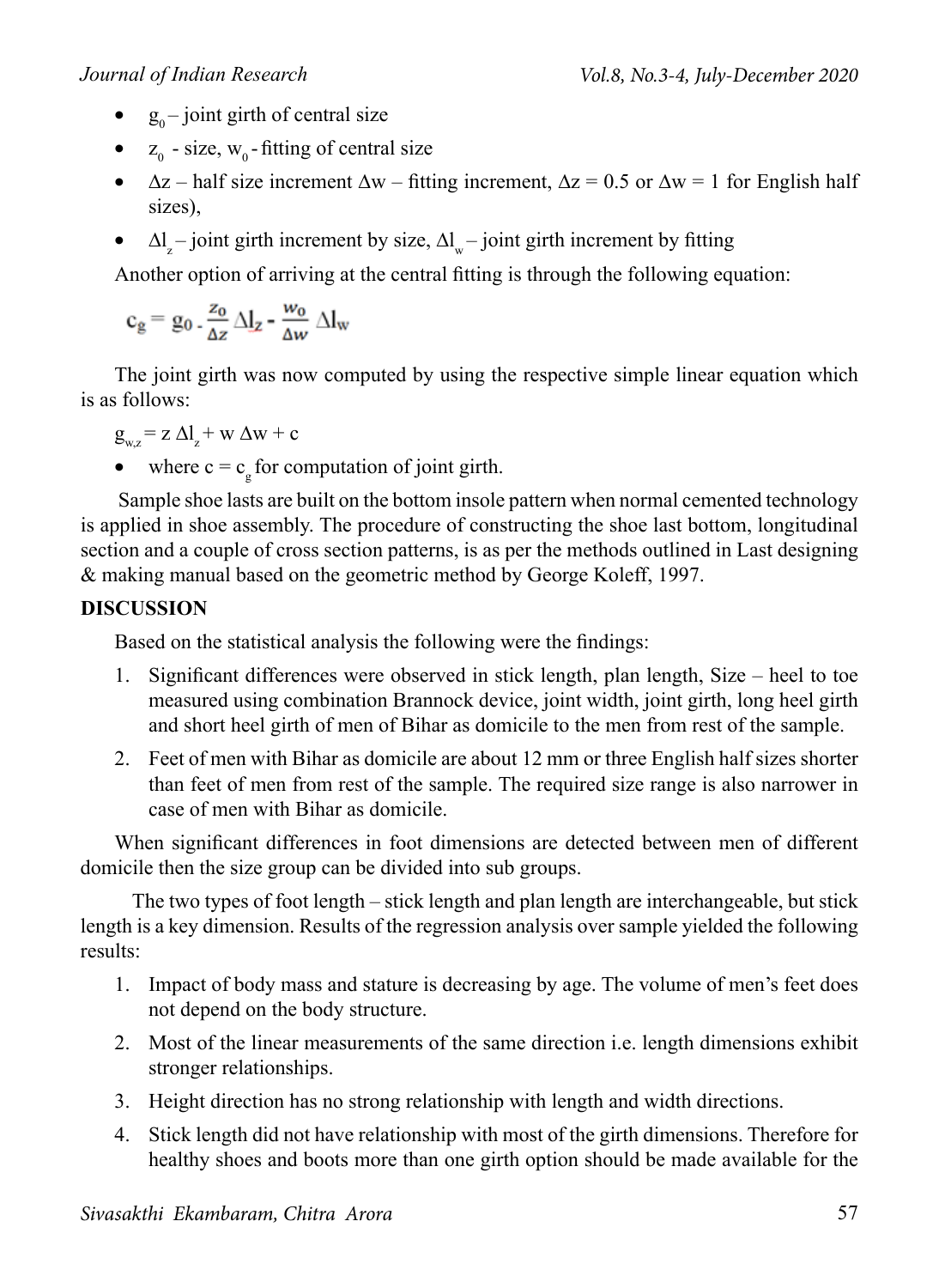same lengths.

- 5. Girths do not correlate with the respective heights therefore joint girth should be used as one of the volumetric property of feet and shoes.
- 6. Since stick length correlates with more other measurements than joint width or girth it should be the main foot dimension for size indications.
- 7. Multiple linear regression does not show much stronger relations than paired.

#### **Creation of Size Range**

After having entered the inputs the computations were made in SPSS software as per normal distribution and size range was recommended together with the number of pairs to be supplied in each size. As the actual computation was made on a discrete variable and the algorithm included rounding off functions, the results i.e. the total number of pairs and actual coverage will always differ slightly from the targeted values indicated by inputs. Thus the proposal for size range was prepared. Recommended size range for English half size is reported in the Ph D Thesis.

When 90% size coverage is mentioned this is with reference to stick length only. The low correlation between length and girth measurements suggests that for a given length multiple joint girth options need to be provided.

The number of joint girth options to be provided for each English half size for both 90% and 75% population coverage was found out. Joint girth increments were computed and based on international conventions one fitting range was recommended for India. The theoretical increment of ball girth by English half sizes was found. Based on the lower extremity survey results and taking into consideration the international practice a table of increments was recommended to be adopted in Delhi NCR. Joint girth increments in mm by length and by width group were recommended. Using the basic data derived from the lower extremity anthropometric survey the central size for last of sample was deduced. Using the results of the anthropometric survey of lower extremity starting (central) values of joint girth of central sizes were set for fitting tables of the sample. The central fitting group rounded off was found in English half size. Substituting the recommended values in the equation, intersection with vertical axis/ constant for computing joint girth was proposed.

The central dimensions derived from the anthropometric survey mentioned are dimensions of the lower extremity of men. There is no scientific algorithm to convert these dimensions to last dimensions. But these dimensions are to be graded to get the required size and fitting ranges.

The data which fell into the central sizes and fittings of the sample were selected and central values of dimensions required for last modeling were computed. Using the data from the lower extremity survey the shoe last patterns was constructed for the mean size of the sample. This is then used for constructing patterns for components such as insoles, heels, shanks, outsoles and or for the cavity of corresponding moulds. The pattern is also used for quality control and shoe size grading. Joint girth table for men's shoe lasts for English half size was recommended.